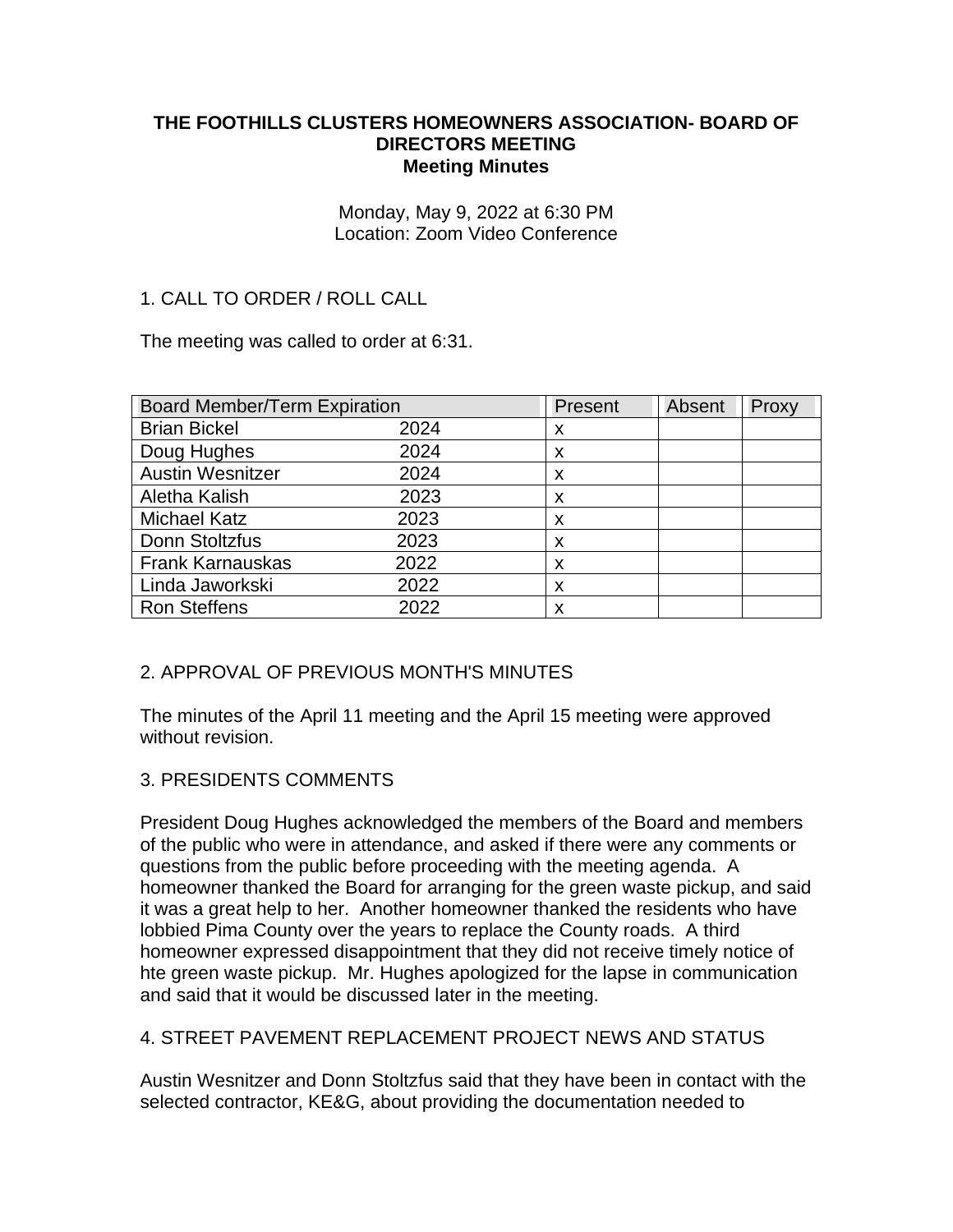complete a construction contract. Austin said that he expected the information would be provided within a week.

Linda Jaworski asked how we might address the concerns that several residents had about ongoing runoff from the roads onto their property. Austin Wesnitzer said that he would visit the affected properties with a representative of KE&G after a contract was finalized, and see what could be done. Ron Steffens said that he had a been in contact with a non-profit firm that might be able to assist with a design to correct the sedimentation issues where Campbell Wash crosses Ventana Canyon Road.

Treasurer Brian Bickel presented a loan sheet from Alliance Association Bank that contained a number of terms and conditions that FCHOA will need to address in the loan application. Alliance is offering a 15-yr loan in an amount up to \$800,000 with two rate options, a fixed rate currently at 6.345% for the length of the term, or a fixed rate of .5.655 that would be reset to market rates after 7.5 yars. Although he noted the application would be lengthy, he expressed confidence that he could obtain all of the necessary documentation and submit the application shortly. He requires a copy of the drivers license of each Board member and an Engineering Assessment for the project, among other things.

A discussion followed about the pros and cons of each rate alternative. Frank Karnauskas noted that under present market conditions, the loan would reset at 6.9% according to the stated terms, i.e. that a higher rate was probable in 7.5 years. Michael Katz pointed out that the higher fixed rate represented a cost of approximately \$10 per homeowner, which he thought reasonable for the assurance that future interest costs would be fixed. Frank Karnauskas made a motion, seconded by Aletha Kalish, that the Board accept option 2 (the 15-yr fixed rate) and direct the Treasurer to complete the application as soon as possible. Motion passed 8-0 on a roll-call vote with the Treasurer abstaining.

Donn Stoltzfus noted that in the event the FCHOA Annual Budget needed to be revised with a separate line item for loan payments to satisfy the loan applicaton requirements, a Special Meeting could be called on short notice.

The Board discussed plans for communication with the residents prior to the beginning of the pavement replacement project. Austin said he would like to have a KE&G representative at the next Board meeting to discuss their notice procedures, which should include a general notice to everyone two weeks in advance of the start date followed by door hangers. He noted the work could begin as early as July if the contract and loan are completed. There was a brief discussion acknowledging the KE&G would be proceeding on a street by street basis and it would be important that each street be notified sequentially based on the projected work schedule.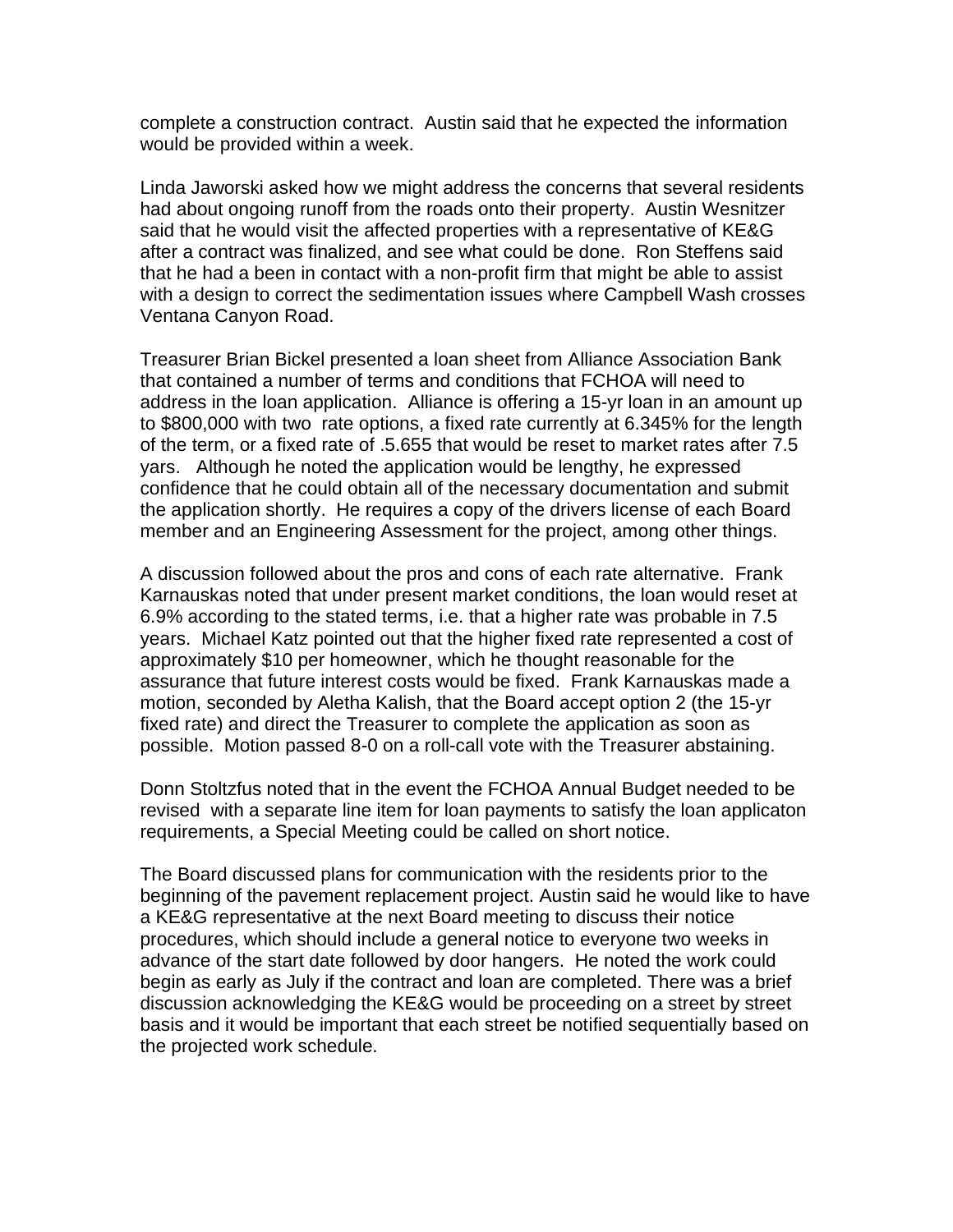# 5. COMMITTEE REPORTS

**Landscape and Roads Committee:** Ron Steffens said that the green waste pickup that began earlier today was going well and should be finished by Wednesday. He noted that additional pickup could be scheduled on Monday at a cost of \$600 for those people who missed the notice and needed additional time for trimming, although he said several homeowners were working now to get their trimmings on the curb by Wednesday. There was discussion of how to get the message out in the future, with only about 250 homeowners having provided the HOA with a email address, and forums like NextDoor being useful only if people receive and review periodic updates. Frank Karnauskas said that the Communications Committee recognized the issue and that the Foothills Clusters website was still the recommended way for homeowners to get information, although he hoped to improve email coverage. Multiple forms of communication would always be used. In conclusion, Ron said he would reach out to those who missed the initial pickup and potentially see if a later pickup, perhaps next week, was possible.

Ron reported that he and Dan Weisz met with Brightview Landscaping today and that limited invasive grass cleanup along HOA Streets was planned for this spring, and again in the fall. The Master Association was addressing the significant invasive grass eradication needed in upper Campbell Wash.

Brightview is conducting an assessment of what needs to be done to restore power to lighting at both entrances to the community. Costs might be around \$2500 per entrance for hardwiring, or \$6000 per entrance for a solar opttion, but the assessment should refine those options and costs. In the meantime, he recommended that a notice be given to residents that the lighting is out and that the Board is working on solutions.

Drainage options for Campbell Wash at Ventana Canyon are also being reviewed and more information is expected by the June Board meeting.

**Architectural Control Committee**: Linda Jaworski presented a report encompassing the following properties:

3739 East Guthrie Mountain Place - Application for roof top solar installation, approved.

3761 East Marble Peak Place - Application for roof top solar installation ,approved.

3773 East Marble Peak Place - Application for back patio roof removal, approved.

3873 East Diablo Canyon Place - Application for back yard fencing, approved. 6841 North Quartzite Canyon Place - Application for roof top solar installation approved.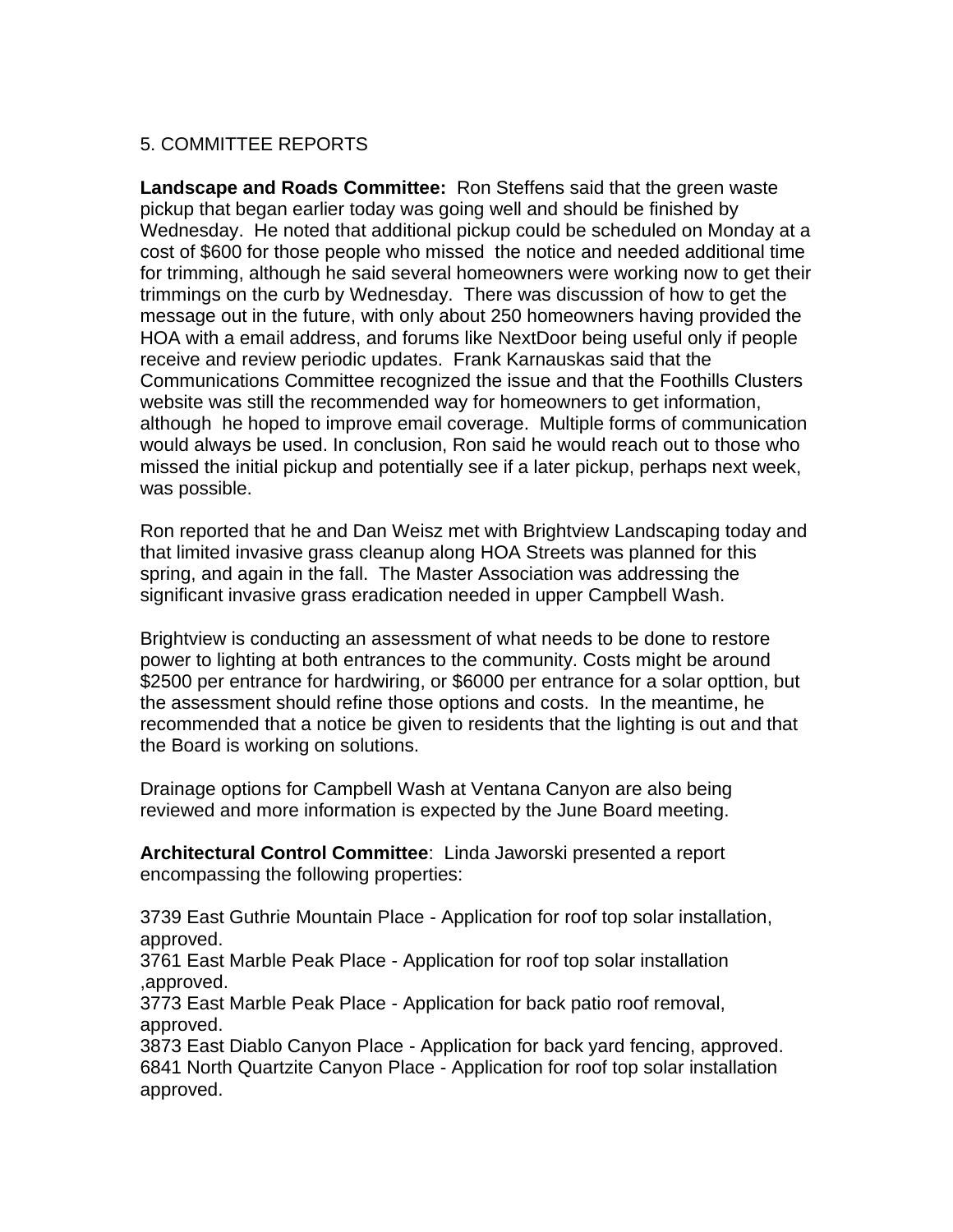6742 North Burro Creek Place - Application for roof top solar installation, approved.

3856 East Diablo Canyon Place - Application for ra new parking area, approved. Area to be up to 25" in length and 25" in width.

3861East Diablo Canyon Place - Application for new metal roofing, approved. 6763 North Quartzite Canyon Place - Application to install a new concrete driveway and walkway, plus a small addition to the front patio, approved. 6815 North Cascade Spring Place - Application to replace existing wrought iron fencing with solid metal panel fencing, approved.

Miscellaneous - 3773 East Marble Peak - Request for setback exemption for potential new build, denied. The ACC determined that insufficient information was submitted regarding the building plans and the intended structural relocations. The homeowner was advised that this request can be revisited when more detailed information is made available to the ACC.

**Business Process Committee:** Brian Bickel said this update was previously fully presented during the discussion of the loan for the repaving contract.

**Budget and Finance Committee**: Brian Bickel presented a finance report showing a net balance of \$1.007 million, the majority of which will be spent on the repaving project. Per the loan conditions, the bank will sequester an amount equal to 125% of our annual assessment collections (approximately \$137,000) which will be released at the completion of the project.

The budget tracking report shows no major items of concern. Brian will be mailing 21 statements for late HOA assessments, but said that some of these will likely prove to misapplied payments or payments made through an ACH (bank) account which can be difficult to retrieve.

Brian Bickel made a motion to transfer the balance of the CD account to the reserve account, which passed unaminously. This money will be available for the first set of payments for the street pavement replacement project.

**Communication Committee**: Frank Karnauskas said that he had nothing to add to the previous discussion of what the committee is doing to make communication with the homeowners more efficient and effective.

**Welcoming Committee**: Dan Weisz reported that he and Frank Karnauskas will meet this week to review the current welcoming packet materials and identify where revisions are warranted.

**Enforcement Committee:** Donn Stoltzfus reported that there were no new or pending enforcement actions during the past month. However, he is currently gathering information on two new reports that may warrant enforcement action. The committee will discuss each report and make a decision in the near future.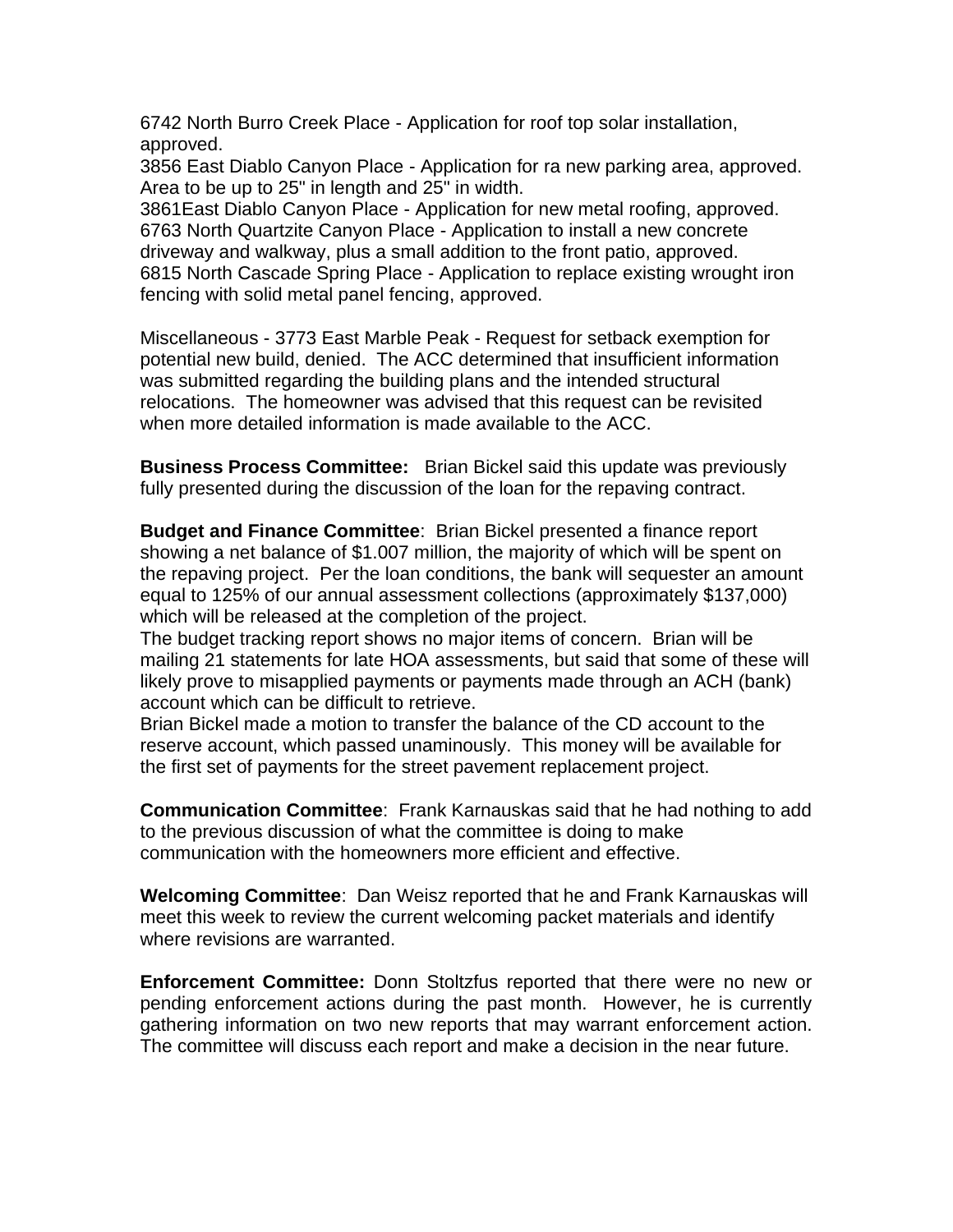#### 6. MASTER ASSOCIATION REPORT

Dan Weisz reported that Brightview will be starting removal of buffelgrass stands at two residential property locations this week, but that the estimated cost to remove buffelgrass this spring from upper Campbell Wash was too high for the Master Assocation to fund at the present time He would be meeting with Brightview to see if a more limited and/or less expensive option might be feasible.

## 7. OLD BUSINESS

Donn Stoltzfus reported on his efforts to reach an agreement with Comcast/Xfinity and requested comment from the Board. He reminded the Board that several months ago, in response to concerns about restricting new utility cuts in the streets once they are paved, he approached Comcast/Xfinity about reaching an agreement to regulate such activity. Comcast/Xfinity initally wanted to do so because they had no access agreement on record for FCHOA or the other HOAs that are part of the Master Association.

Donn said he commented on an initial draft and Comcast/Xfinity made a few revisions, but did not want to agree to specific notification and oversight requirements or a specified process for making and repairing the cuts. Most recently, Comcast/Xfinity ended negotiation with a statement that they had the right to access FCHOA private streets under an existing franchise agreement they hold with Pima County for installations in Pima County right-of-way. They cited language from the 1976 FC Development Plat in support of that conclusion.

Donn said that in the past week he met with staff from Pima County Planning, Real Estate Services, and Development Services, each of whom stated that the agreement between Pima County and Comcast/Xfinity did not apply to private property, although they noted that this ultimately was a legal question. In particular, Planning staff said that the language from the 1976 plat was unfamiliar to them but did not seem to imply right of access for Comcast/Xfinity.

A discussion ensued amongst the Board about how to proceed. Aletha Kalish asked if the County might put their conclusion in writing, Donn Stoltzfus said that might be unlikely but he would make the request. Austin Wesnitzer said there was legal precedent for requiring a 5-yr moratorium on pavement cuts and that the Board should give notice of such to all utilities. Donn Stoltzfus said he would communicate again with Comcast/Xfinity in light of County staff comments, and also thought it appropriate in light of Austin's comments to raise the issue with Jason Smith, legal counsel to FCHOA. The Board did not endorse a specific position but asked Donn to continue to work to assess some sort of agreement or legal notice that might be beneficial to maintaining our streets. The Board also wants to encourage Comcast/Xfinity to make timely repairs and improvements concurrent with the street repaving project.